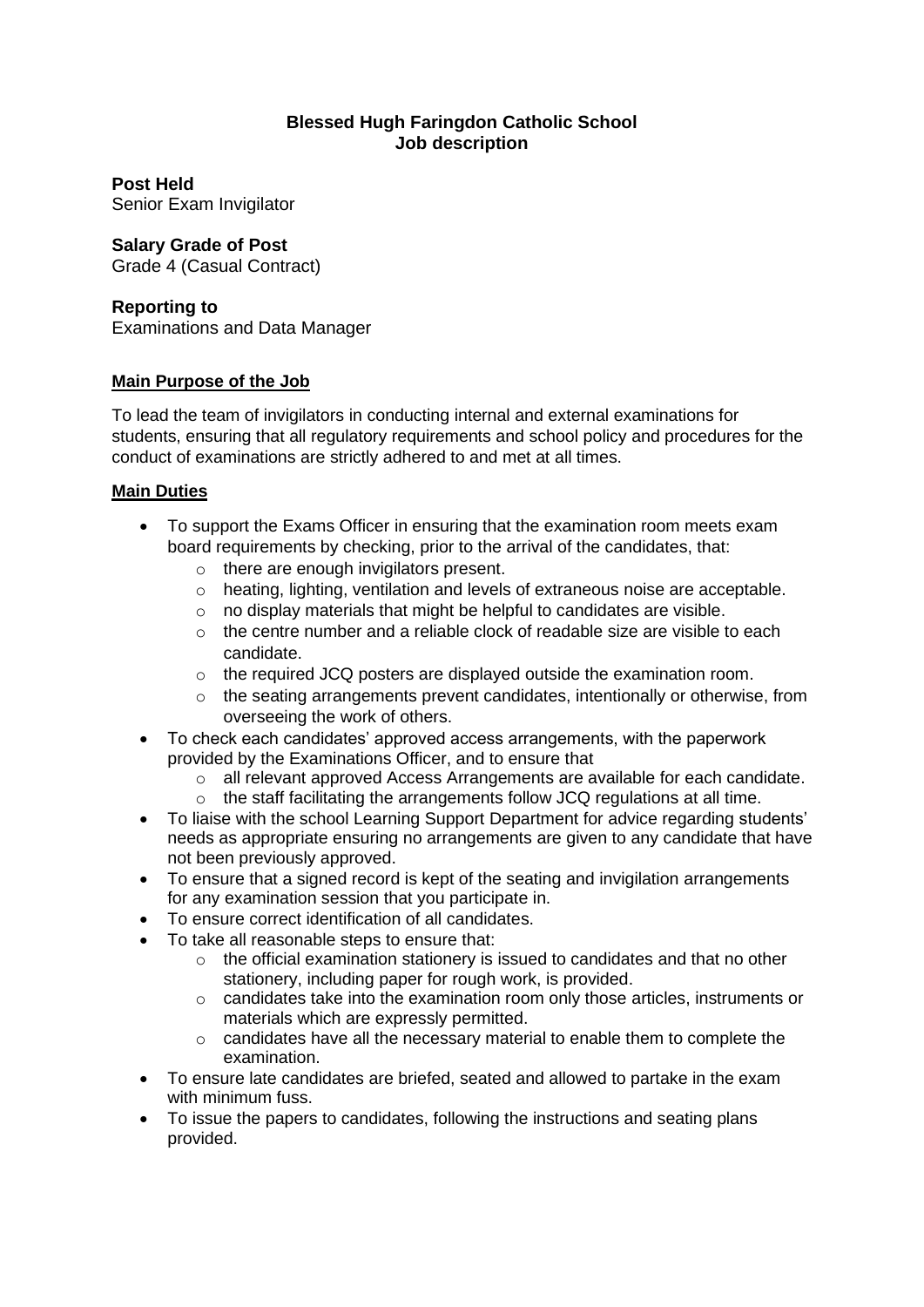- To give clear instructions to candidates about the conduct of the examination to ensure that they fully understand what they are required to do.
- To supervise the candidates throughout the whole time the examination is in progress, and give complete attention at all times to this duty.
- To complete the Attendance Register during the examination, in accordance with the instructions of the Awarding Body.
- To know the actions to be taken in the event of an emergency such as fire alarm.
- At the end of the examination, to collect all scripts and ensure that candidates have used their correct centre number, candidate number and legal name and that no scripts are missing.
- After collation, prepare scripts for despatch, ensure the scripts are never left unattended and are handed to the person responsible for despatching the scripts to Examiners.
- To collect all unused stationery in the examination room and return it to the Examinations Officer.
- To ensure that the room is left in a tidy condition.

#### **Other Professional Requirements**

- Establish effective working relationships with a) students, b) parents c) professional colleagues.
- Set a good example to the pupils through personal presentation, professional conduct.
- Support and carry out policies and practices to promote positive pupil behaviour and support the "Behaviour for Learning" programme.
- Take responsibility for personal professional development, including knowledge of school policies and procedures.
- Liaise effectively and sensitively with pupils and parents.
- Ensure compliance with all statutory Health and Safety requirements.
- To undertake other duties as the Headteacher may reasonably direct.

The responsibilities outlined above do not form an exhaustive list and may be subject to modification at any time at the reasonable discretion of the Headteacher/Assistant Headteacher in consultation with the postholder.

*It should be noted that public examinations are subject to JCQ scrutiny. Inspections are never announced and inspectors can walk in at anytime. Inspectors carry out a rigorous and thorough analysis of all procedures and for this reason it is very important that we abide by all exam regulations.* 

### **This post is subject to Level 1 Health and Safety Training**